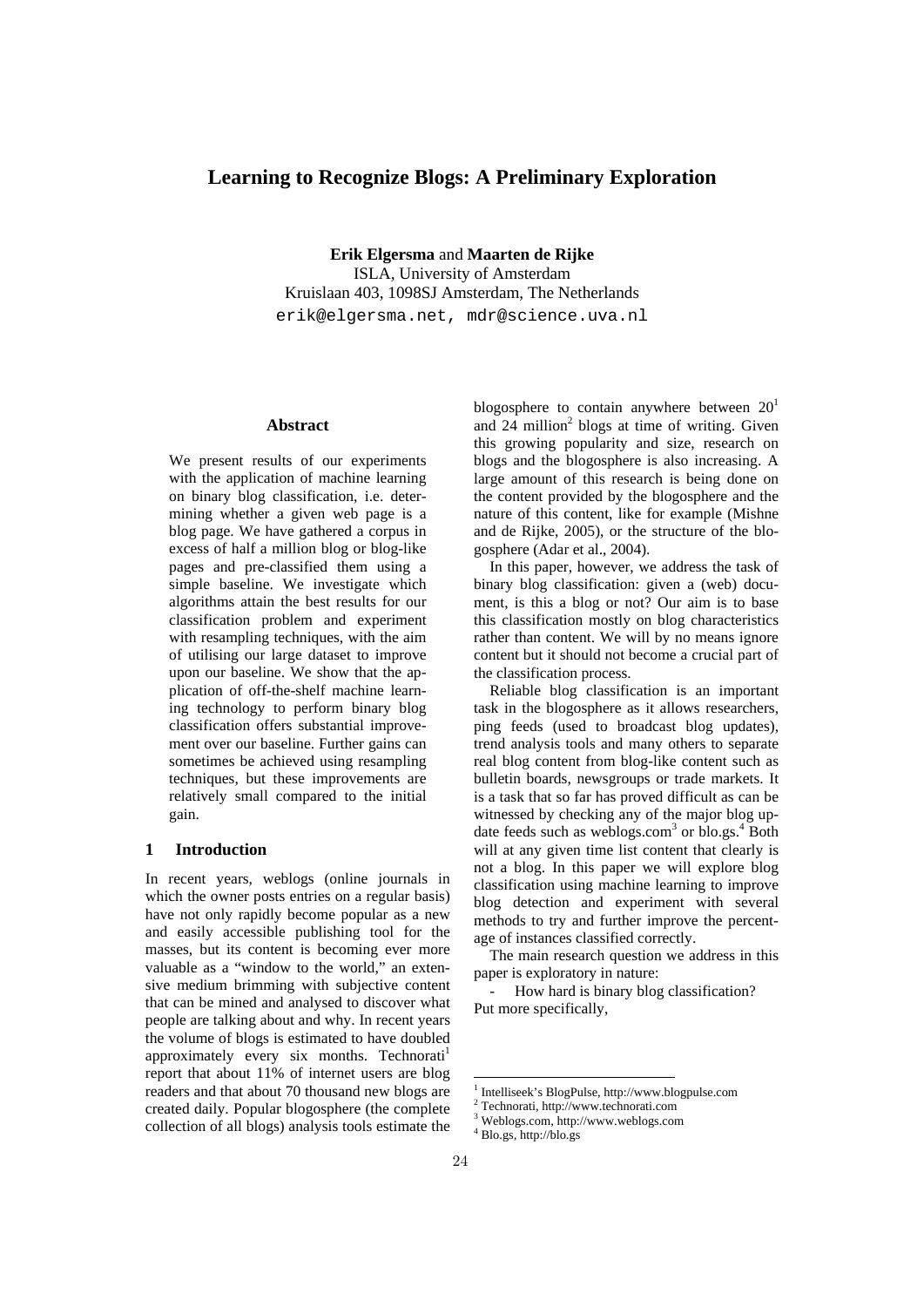- What is the performance of basic off-theshelf machine learning algorithms on this task?
- and
	- Can the performance of these methods be improved using resampling methods such as bootstrapping and co-training?

An important complicating factor is the lack of labeled data. It is widely accepted that given a sufficient amount of training data, most machine learning algorithms will achieve similar performance levels. For our experiments, we will have a very limited amount of training material available. Therefore, we expect to see substantial differences between algorithms.

In this paper we will first discuss related work in the following section, before describing the experiments in detail and reporting on the results. Finally, we will draw conclusions based on the experiments and the results.

# **2 Related Work**

Blog classification is still very much in its infancy and to date no directly related work has been published as far as we are aware. There is, however, work related to several aspects of our experiments.

Nanno et al. (2004) describe a system for gathering a large collection of weblogs, not only those published using one of the many wellknown authoring tools but also the hand-written variety. A very much comparable system was developed and used for these experiments. Members of the BlogPulse team also describe blog crawling and corpus creation in some detail (Glance et al., 2004), but their system is aimed more at gathering updates and following active blogs rather than gathering as many blogs in their entirety, as our system is set up to do.

As to the resampling methods used in this paper—bootstrapping and co-training—, Jones et al. (1999) describe the application of bootstrapping to text learning tasks and report very good results applying this method to these tasks. Even though text learning is a very different genre, their results provide hope that the application of this method may also prove useful for our blog classification problem.

Blum and Mitchell (1998) describe the use of separate weak indicators to label unlabeled instances as "probably positive" to further train a learning algorithm and gathered results that suggested that their method has the potential for improving results on many practical learning problems. Indeed their example of web-page classification is in many ways very similar to our binary blog classification problem. In these experiments however we will use a different kind of indicators on the unlabeled data, namely the predictions of several different types of algorithms.

# **3 Binary blog classification**

In our first experiment, we attempted binary blog classification ("is this a blog or not?") using a small manually annotated dataset and a large variety of algorithms. The aim of this experiment was to discover what the performance of readily available, off-the-shelf algorithms is given this task.

We used a broad spectrum of learners implemented in the well-known Weka machine learning toolkit (Witten and Frank, 2005).

# **3.1 Dataset**

For our later resampling experiments, a large amount of data was gathered, as will be explained further on in this paper. To create a dataset for this experiment, 201 blog / blog-like pages were randomly selected from the collection, processed into Weka's arff format and manually annotated. These instances were then excluded from the rest of the collection. This yielded a small but reliable dataset, which we hoped would be sufficient for this task.

## **3.2 Attribute selection**

All pages were processed into instances described by a variety of attributes. For binary blog classification to succeed, we had to find a large number of characteristics with which to accurately describe the data. This was done by manually browsing the HTML source code of several blogs as well as some simple intuition. These attributes range from "number of posts" and "post length" to checking for characteristic phrases such as "Comments" or "Archives" or checking for the use of style sheets. Interesting attributes are the "firstLine" / "lastLine" attributes, which calculate a score depending on the number of tokens found in those lines, which frequently occur in those lines in verified blog posts. The "contentType" attribute does something very similar, but based on the complete clean text of a page rather than particular lines in posts. It counts how many of the 100 most frequent tokens in clean text versions of actual blogs, are found in a page and returns a true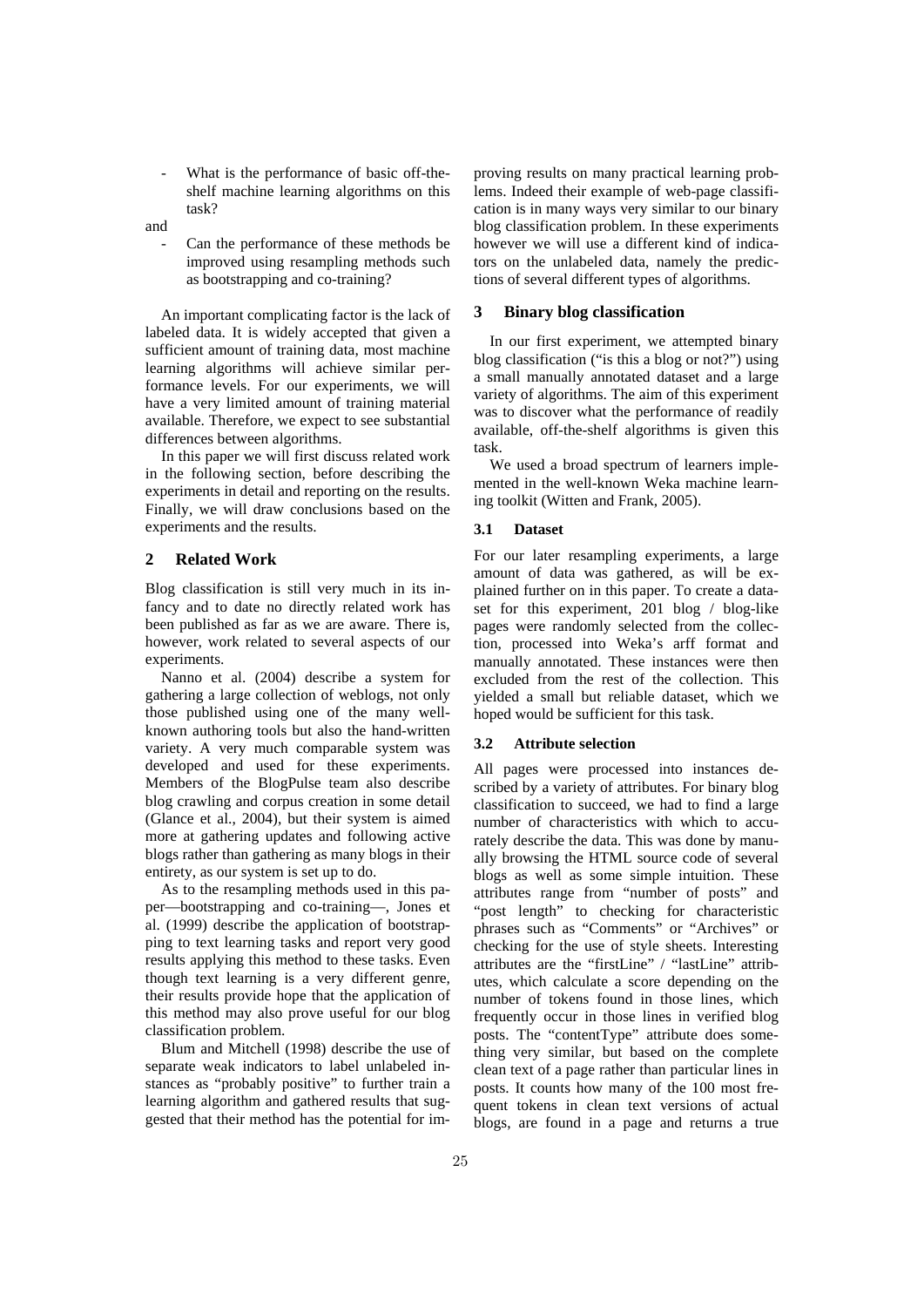value if more than 60% of these are found, in which case the page is probably a blog. The "frequent terms"-lists for these attributes were generated using a manually verified list gathered from a general purpose dataset used for earlier experiments. A "host"-attribute is also used, which we binarised into a large number of binary host name attributes as most machine learning algorithms cannot cope with string attributes. For this purpose we took the 30 most common hosts in our dataset, which included Livejournal,<sup>5</sup>  $Xanga<sub>1</sub><sup>6</sup> 20six<sub>1</sub><sup>7</sup> etc., but also a number of hosts$ that are obviously not blog sites (but host many pages that resemble blogs). Negative indicators on common hosts that don't serve blogs are just as valuable to the machine learner as the positive indicators of common blog hosts. Last but not least a binary attribute was added that acts as a class label for the instance. This process left us with the following 46 attributes:

| <b>Attribute</b>      | <b>Type</b> |
|-----------------------|-------------|
| nrOfPosts             | numeric     |
| avgPostLength         | numeric     |
| minPostLength         | numeric     |
| maxPostLength         | numeric     |
| firstLine             | numeric     |
| lastLine              | numeric     |
| containsBlog          | numeric     |
| containsMetaTag       | binary      |
| contentType           | binary      |
| containsComment       | binary      |
| containsPostedBy      | binary      |
| containsRSS           | binary      |
| containsArchives      | binary      |
| containsPreviousPosts | binary      |
| StyleSheetsUsed       | binary      |
| livejournal.com       | binary      |
| msn.com               | binary      |
| wretch.cc             | binary      |
| xanga.com             | binary      |
| diaryland.com         | binary      |
| abazy.com             | binary      |
| $20$ six.fr           | binary      |
| research101-411.com   | binary      |
| search-now700.com     | binary      |
| search-now999.com     | binary      |
| search-now600.com     | binary      |
| $20$ six.co.uk        | binary      |
| research-bot.com      | binary      |

| $5$ http://www.livejournal.com |  |
|--------------------------------|--|

6 http://www.xanga.com

7 http://www.20six.com

| blogsearchonline.com | binary |
|----------------------|--------|
| googane.com          | binary |
| typepad.com          | binary |
| findbestnow.com      | binary |
| myblog.de            | binary |
| quick-blog.com       | binary |
| findhererightnow.com | binary |
| findfreenow.com      | binary |
| websearch010.com     | binary |
| twoday.net           | binary |
| websearch013.com     | binary |
| tracetotal.info      | binary |
| kotobabooks.com      | binary |
| cocolog-nifty.com    | binary |
| 20six.de             | binary |
| is-here-online.com   | binary |
| 4moreadvice.info     | binary |
| blog                 | binary |

Table 1: Attributes selected for our experiments.

### **3.3 Experimental setup**

For this experiment, we trained a wide range of learners using the manually annotated data and tested using ten-fold cross-validation. We then compared the results to a baseline.

This baseline is based mostly on simple heuristics, and is an extended version of the WWW-Blog-Identify<sup>8</sup> perl module that is freely available online. First of all, a URL check is done which looks for a large number of the wellknown blog hosts as an indicator. Should this fail, a search is done for metatags which indicate the use of well-known blog creation tools such as Nucleus,<sup>9</sup> Greymatter,<sup>10</sup> Movable Type<sup>11</sup> etc. Should this also fail, an actual content search is done for other indicators such as particular icons blog creation tools leave on pages ("created using… .gif" etc). Next, the module checks for an RSS feed, and as a very last resort checks the number of times the term "blog" is used on the page as an indicator.

In earlier research, our version of the module was manually tested by a small group of individuals and found to have an accuracy of roughly 80% which means it is very useful as a target to aim for with our machine learning algorithms and a good baseline.

<sup>8</sup> http://search.cpan.org/~mceglows/WWW-Blog-Identify-

 $0.06$ /Identify.pm http://nucleuscms.org

 $^{10}$ http://www.noahgrey.com/greysoft/

<sup>11</sup> http://www.movabletype.org/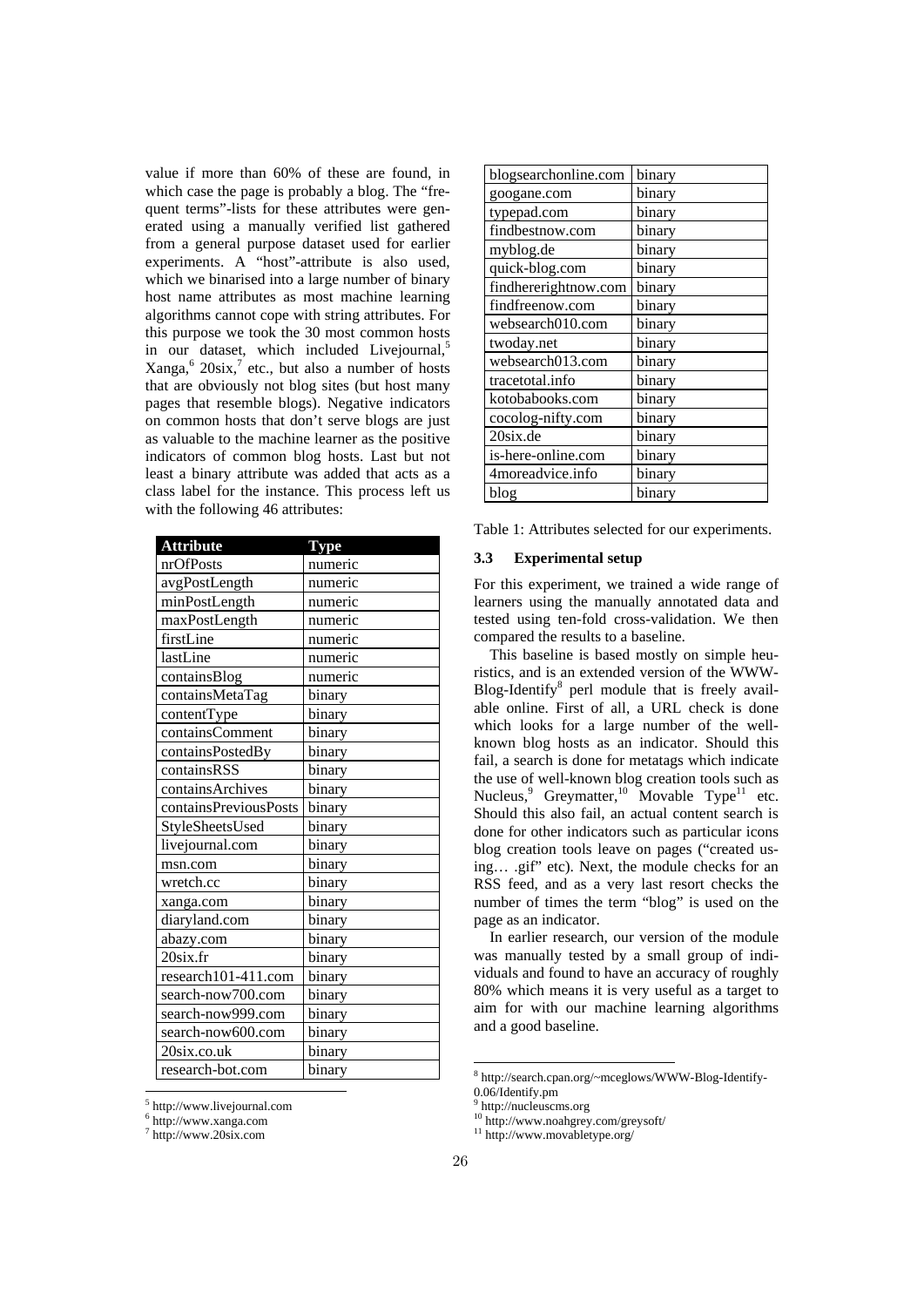#### **3.4 Results: single classifiers**



Figure 1: Chart showing the percentage correct predictions for each algorithm tested.

It is clear that all algorithms bar ZeroR perform well, most topping 90%. ZeroR achieves no more than 73%, and is the only algorithm that actually performs worse than our baseline. The best algorithm for this task, and on this dataset, is clearly the support vector-based algorithm SMO, which scores 94.75%. These scores can be considered excellent for a classification task, and the wide success across the range of algorithms shows that our attribute selection has been a success. The attributes clearly describe the data well.

Full results of this experiment can be found in Appendix A.

### **4 Resampling**

Now we turn to the second of our research questions: to what extent can resampling methods help create better blog classifiers.

As reported earlier, the blogosphere today contains millions of blogs and therefore potentially plenty of data for our classifier. However, this data is all unlabeled. Furthermore, we have a distinct lack of reliably labeled data. Resampling may provide us with a solution to this problem and allow us to reliably label the data from our unlabeled data source and further improve upon the results gained using our very small manually annotated dataset.

For these experiments we selected two resampling methods. The first is ordinary bootstrapping, which we chose because it is the simplest way of relabeling unlabeled data on the basis of a machine learning model. Additionally, we chose a modified form of co-training, as co-training is also a well-known resampling method, which was easily adaptable to our problem and seemingly offered a good approach.

#### **4.1 Data set**

To gather a large data set containing both blogs and non-blogs, a crawler was developed that included a blog detection module based on the heuristics in our baseline module mentioned earlier. After downloading a page judged likely to be a blog by the module on the basis of its URL, several additional checks were done by the blog detection module based on several other characteristics, most importantly the presence of dateentry combinations. Pages judged to be a blog and those judged not to be even though the URL looked promising, were consequently stored separately. Blogs were stored in html, clean text and single entry (text) formats. For non-blogs only the html was stored to conserve space while still allowing the documents to be fully analysed post-crawling.

Using this system, 227.380 blog- and 285.337 non-blog pages (often several pages were gathered from the same blog, so the actual number of blogs gathered is significantly lower) were gathered in the period from July 7 until November 3, 2005. This amounts to roughly 30Gb of HTML and text, and includes blogs from all the wellknown blog sites as well as personal handwritten blogs and in many different languages.

The blog detection module in the crawler was used purely for the purpose of filtering out URLs and webpages that bear no resemblence to a blog. By performing this pre-classification, we were able to gather a dataset containing only blogs and pages that in appearance closely resemble blogs so that our dataset contained both positive examples and useful negative examples. This approach should force the machine learner to make a clear distinction between blogs and non-blogs. However, even though this data was pre-classified by our baseline, we treat it as unlabeled data in our experiments and make no further use of this pre-classification whatsoever.

For our resampling experiments, we randomly divided the large dataset into small subsets containing 1000 instances, one for each iteration. This figure ensures that the training set grows at a reasonable rate at every iteration while preventing the training set from becoming too large too quickly which would mean a lot of unlabeled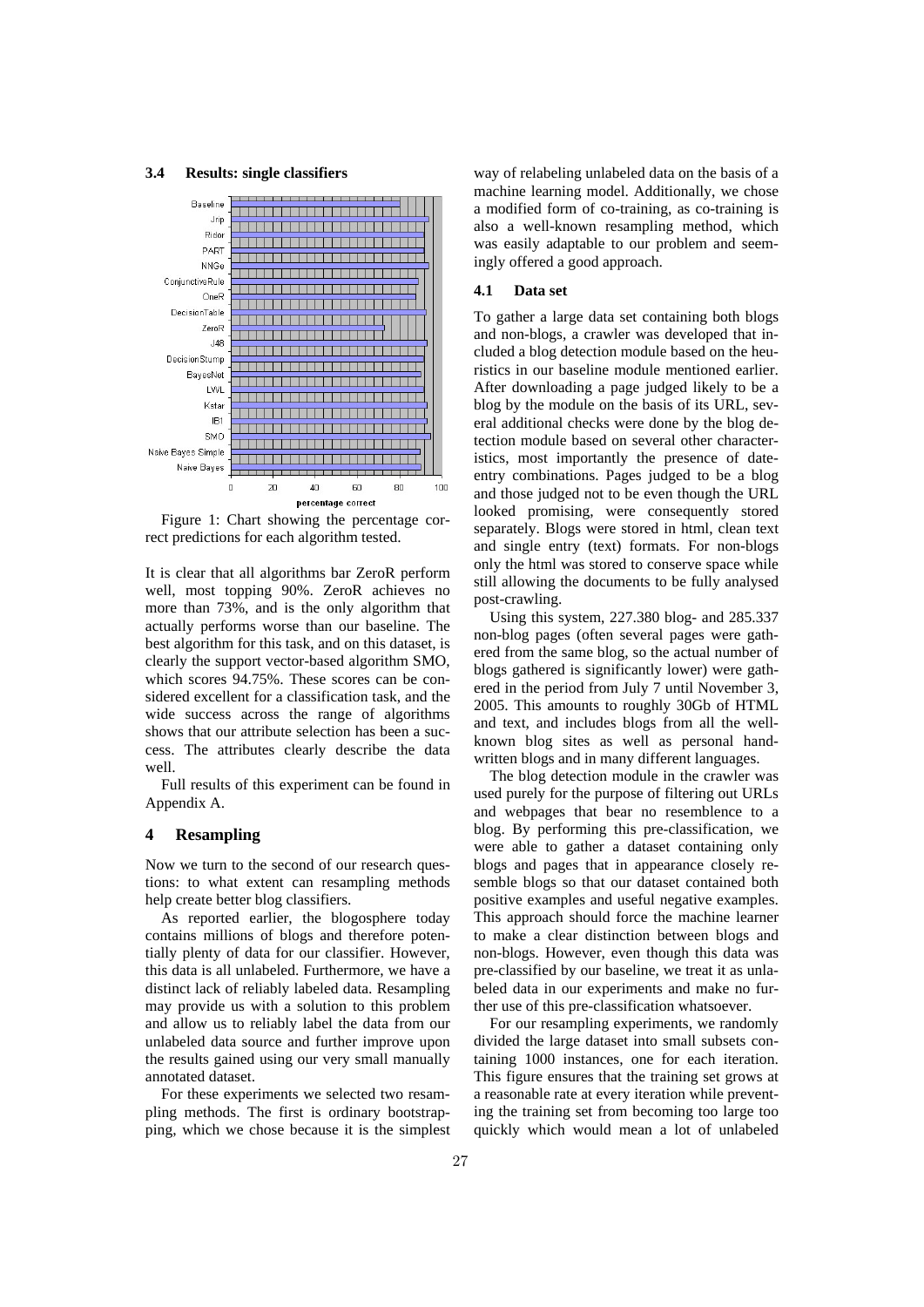instances being labeled on the basis of very few labeled instances and the model building process would take too long after only a few iterations.

For training and test data we turned back to our manually annotated dataset used previously. Of this set, 100 instances were used for the initial training and the remaining 101 for testing.

# **4.2 Experimental setup: bootstrapping**

Generally, bootstrapping is an iterative process where at every iteration unlabeled data is labeled using predictions made by the learner model based on the previously available training set (Jones et al., 1999). These newly labeled instances are then added to the training set and the whole process repeats. Our expectation was that the increase in available training instances should improve the algorithm's accuracy, especially as it proved quite accurate to begin with so the algorihm's predictions should prove quite reliable. For this experiment we used the best performing algorithm from Section 3, the SMO supportvector based algorithm. The bootstrapping method is applied to this problem as follows:

- Initialisation: use the training set containing 100 manually annotated instances to predict the labels of the first subset of 1000 unlabeled instances.
- Iterations: Label the unlabeled instances according to the algorithm's prediction and add these instances to the previous training set to form a new training set. Build a new model based on the new training set and use it to predict the labels of the next subset.

### **4.3 Results: bootstrapping**

We now present the results of our experiment using normal bootstrapping. After every iteration, the model built by the learner was tested on our manually annotated test set.

| Iteration     | Nr. of<br>training<br>instances | Correctly/<br>incorrectly<br>classified<br>(% ) | Precision<br>(yes/no) | Recall<br>(yes/no) |
|---------------|---------------------------------|-------------------------------------------------|-----------------------|--------------------|
| init          | 100                             | 95.05 / 4.95                                    | 0.957/<br>0.949       | 0.846/<br>0.987    |
|               | 1100                            | 94.06 / 5.94                                    | 0.955/<br>0.937       | 0.808/<br>0.987    |
| $\mathcal{L}$ | 2100                            | 94.06 / 5.94                                    | 0.955/<br>0.937       | 0.808/<br>0.987    |
| $\mathcal{R}$ | 3100                            | 94.06 / 5.94                                    | 0.955/<br>0.937       | 0.808/<br>0.987    |
| 4             | 4100                            | 94.06 / 5.94                                    | 0.955/<br>0.027       | 0.808/<br>0.027    |

|           |           |              | 0.937  | 0.987  |
|-----------|-----------|--------------|--------|--------|
| 5         | 5100      | 94.06 / 5.94 | 0.955/ | 0.808/ |
|           |           |              | 0.937  | 0.987  |
| 6         | 6100      | 94.06 / 5.94 | 0.955/ | 0.808/ |
|           |           |              | 0.937  | 0.987  |
| 7         | 7100      | 94.06 / 5.94 | 0.955/ | 0.808/ |
|           |           |              | 0.937  | 0.987  |
| 8         | 8100      | 93.07 / 6.93 | 0.952/ | 0.769/ |
|           |           |              | 0.925  | 0.987  |
| 9         | 9100      | 93.07 / 6.93 | 0.952/ | 0.769/ |
|           |           |              | 0.925  | 0.987  |
| 10        | 10100     | 93.07 / 6.93 | 0.952/ | 0.769/ |
|           |           |              | 0.925  | 0.987  |
| $11 - 42$ | $11100 -$ | 92.08/7.92   | 0.95/  | 0.731/ |
|           | 42100     |              | 0.914  | 0.987  |

Table 2: Overview of results using normal bootstrapping.

After 36 iterations, the experiment was halted as there was clearly no more gain to be expected from any further iterations. Clearly, ordinary bootstrapping does not offer any advantages for our binary blog classification problem. Also, the availability of larger amounts of training instances does nothing to improve results as the results are best using only the very small training set.

Generally, both precision and recall slowly decrease as the training set grows, showing that classifier accuracy as a whole declines. However, recall of instances with class label "no" (nonblogs) remains constant throughout. Clearly the classifier is able to easily detect non-blog pages on the basis of the attributes provided, and is thwarted only by a small number of outliers. This can be explained by the fact that the learner recognizes non-blogs mostly on the basis of the first few attributes having zero values (nrOfPosts, minPostLength, maxPostLength etc.). The outliers consistently missed by the classifier are probably blog-like pages in which date-entry combinations have been found but which nevertheless have been manually classified as nonblogs. Examples of this are calendar pages commonly associated with blogs (but which do not contain blog content), or MSN Space pages on which the user is using the photo album but hasn't started a blog yet. In this case the page is recognized as a blog, but contains no blog content and is therefore manually labeled a nonblog.

#### **4.4 Experimental setup: co-training**

As mentioned in Section 2, we will use the predictions of several of the most successful learning algorithms from Section 3 as our indicators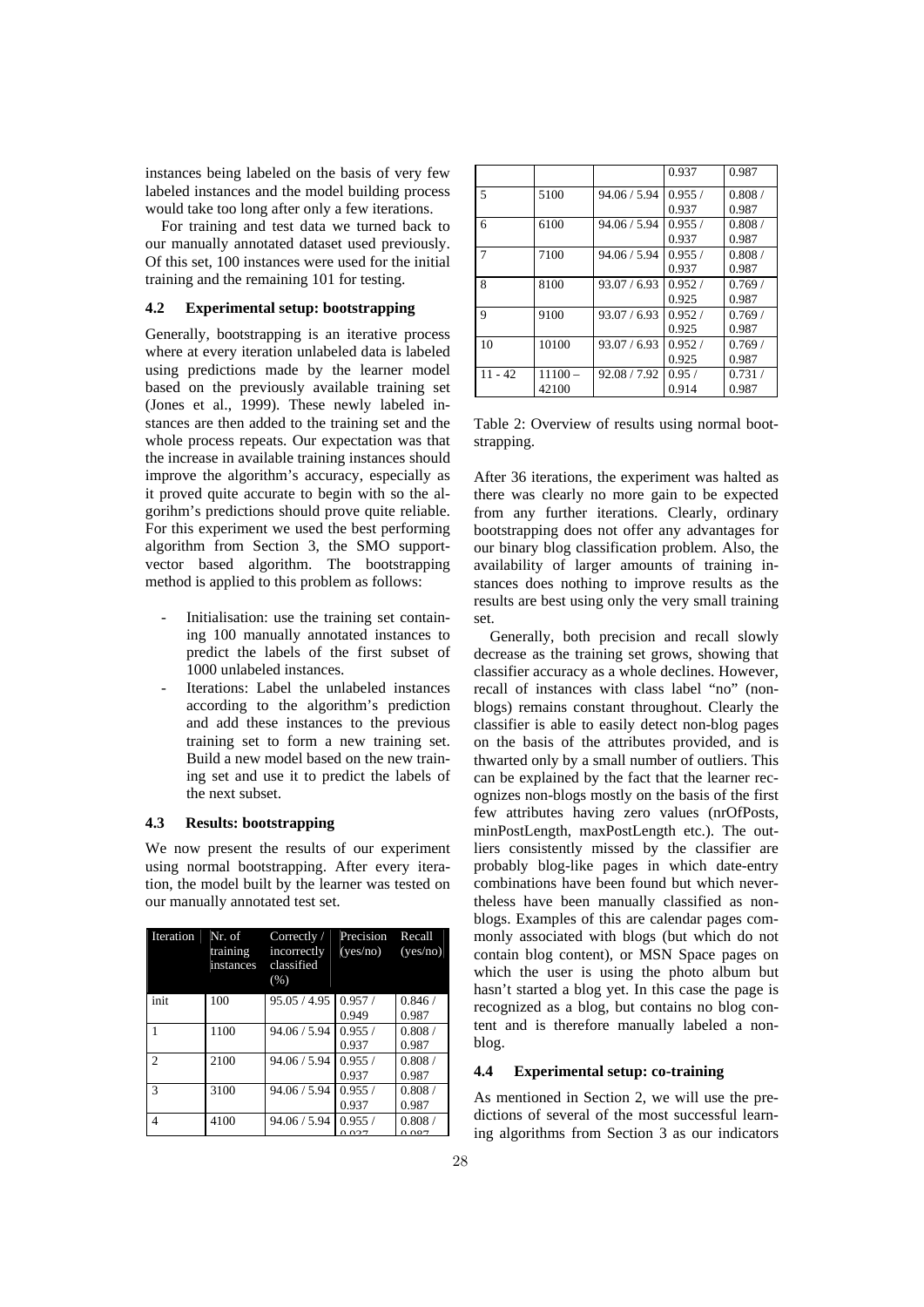in this experiment. The goal of our co-training experiment is to take unanimous predictions from the three best performing algorithms from Section 3, and use those predictions, which we assume to have a very high degree of confidence, to bootstrap the training set. We will then test to see if it offers an improvement over the SMO algorithm by itself. By unanimous predictions we mean the predictions of those instances, on which all the algorithms agree unanimously after they have been allowed to predict labels using their respective models.

As instances for which the predictions are unanimous can be reasoned to have a very high level of confidence, the predictions for those instances are almost certainly correct. Therefore we expect this method to offer substantial improvements over any single algorithm as it potentially yields a very large number of correctly labeled instances for the learner to train on.



Figure 2: Visual representation of our implementation of the co-training method.

We chose to adapt the co-training idea in this fashion as we believe it to be a good way of radically reducing the fuzziness of potential predictions and a way to gain a very high degree of confidence in the labels attached to previously unlabeled data. Should the algorithms disagree on a large number of instances there would still not be a problem as we have a very large pool of unlabeled instances (133.000, we only used part of our corpus for our experiments as our dataset was so large that there was no need to use all the data available). The potential maximum of 133 iterations should prove quite sufficient even if the growth of the training set per iteration proves to be very small.

The algorithms we chose for this experiment were SMO (support vector), J48 (decision tree, a C4.5 implementation) and Jrip (rule based). We chose not to use nearest neighbour algorithms for this experiment even though they performed well individually as we feared it would prove a less successful approach given the large training set sizes. Indeed, an earlier experiment done during our blog classification research showed the performance of near neighbour algorithms bottomed out very quickly so no real improvement can be expected from those algorithms given larger training sets and given the unanimous nature of this method of co-training it may spoil any gain that might otherwise be achieved.

The process started with the manually annotated training set and used the predictions from the three algorithms, for unlabeled instances they agree unanimously on, to label those instances. Those instances were subsequently added to the trainingset and using this new trainingset, a number of the instances in another unlabeled set (1000 instances per set) were to be labeled (again, only those instances on which the algorithms agree unanimously). Once again, those instances are added to the training set and so on and so forth for as many iterations as possible.

### **4.5 Results: co-training**

We now turn to the results of our experiment using our unanimous co-training method described above. The experiment was halted after 30 iterations, as Weka ran out of memory. The experiment was not re-run with altered memory settings as it was clear that no more gain was to be expected by doing so. Again, testing after each iteration was performed by building a model using the SMO support-vector learning algorithm and testing classifier accuracy on the manually annotated test set.

| Iteration      | Nr. of<br>training<br>in-<br>stances | Correctly/<br>incorectly<br>classified<br>(% ) | Precision<br>(yes/no) | Recall<br>(yes/no) |
|----------------|--------------------------------------|------------------------------------------------|-----------------------|--------------------|
| init           | 100                                  | 95.05 / 4.95                                   | 0.957/<br>0.949       | 0.846/<br>0.987    |
| $\mathbf{1}$   | 1000                                 | 94.06 / 5.94                                   | 0.955/<br>0.937       | 0.808/<br>0.987    |
| $\overline{2}$ | 1903                                 | 93.07 / 6.93                                   | 0.952/<br>0.925       | 0.769/<br>0.987    |
| 3              | 2798                                 | 95.05 / 4.95                                   | 0.957/<br>0.949       | 0.846/<br>0.987    |
| 4              | 3696                                 | 95.05 / 4.95                                   | 0.957/<br>0.949       | 0.846/<br>0.987    |
| 5              | 4566                                 | 95.05 / 4.95                                   | 0.957/<br>0.949       | 0.846/<br>0.987    |
| 6              | 5458                                 | 96.04 / 3.96                                   | 0.958/<br>0.961       | 0.885/<br>0.987    |
| 7              | 6351                                 | 96.04 / 3.96                                   | 0.958/<br>0.961       | 0.885/<br>0.987    |
| 8              | 7235                                 | 95.05 / 4.95                                   | 0.957/<br>0.949       | 0.846/<br>0.987    |
| 9              | 8149                                 | 95.05 / 4.95                                   | 0.957/<br>0.949       | 0.846/<br>0.987    |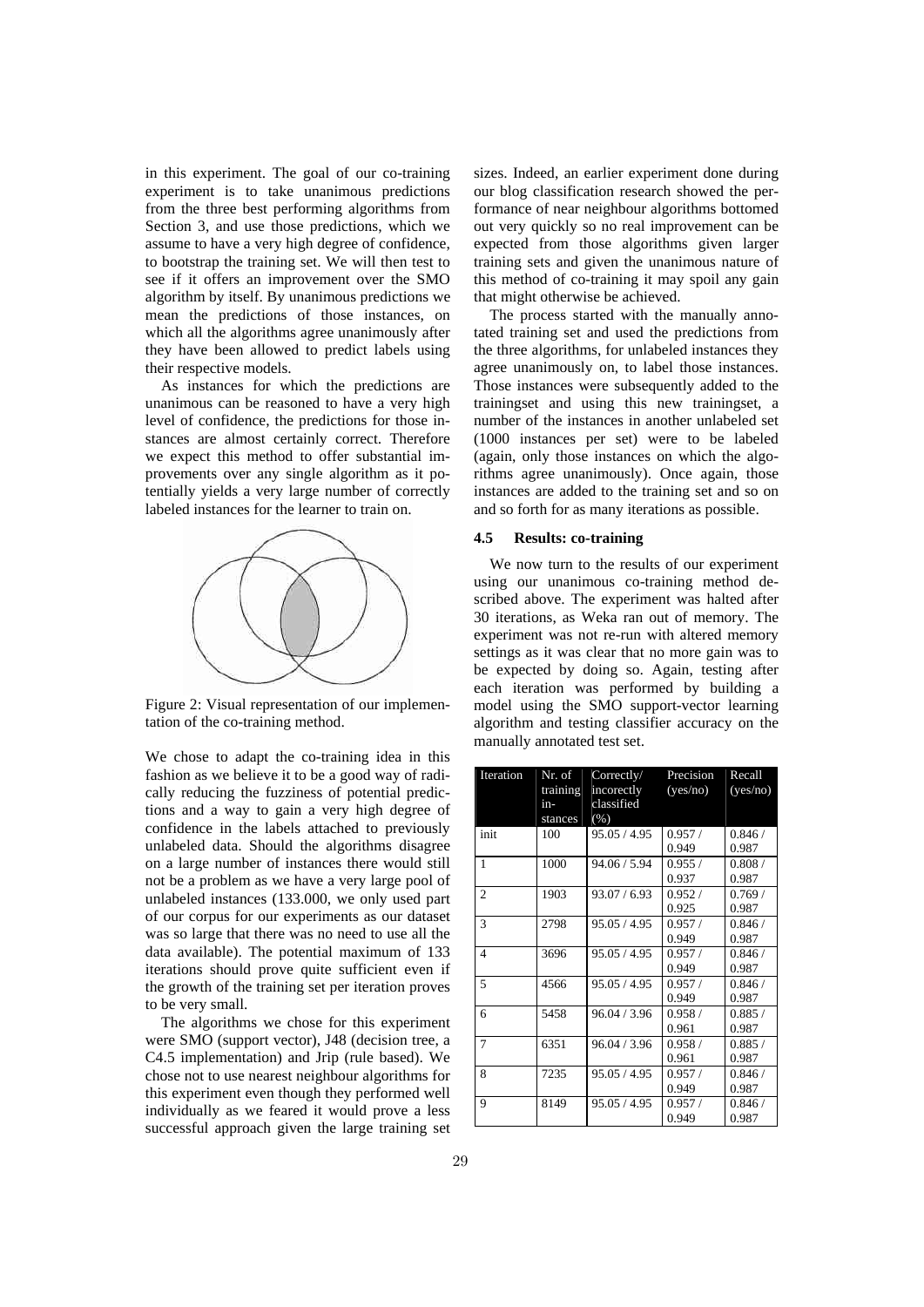| 10        | 9041  | 95.05 / 4.95 | 0.957/ | 0.846/ |
|-----------|-------|--------------|--------|--------|
|           |       |              | 0.949  | 0.987  |
| 11        | 9929  | 95.05/4.95   | 0.957/ | 0.846/ |
|           |       |              | 0.949  | 0.987  |
| 12        | 10810 | 95.05 / 4.95 | 0.957/ | 0.846/ |
|           |       |              | 0.949  | 0.987  |
| $13 - 43$ | 11684 | 94.06 / 5.94 | 0.955/ | 0.808/ |
|           | 38510 |              | 0.937  | 0.987  |

Table 3: Overview of results using our unanimous co-training method.

Even though the "steps" in test percentages shown represent only one more blog being classified correctly (or incorrectly), the classifier does perform better than it did using only the manually annotated training set at some stages of the experiment. This means that gains in classifier accuracy can be achieved by using this method of co-training on this problem. Also the classifier generally performs better than in our bootstrapping experiment, which shows that the instances unanimously agreed on by all three algorithms are certainly more reliable than the predictions of even the best algorithm by itself, as predicted.

Clearly this method offers potential for an improvement even though the SMO algorithm was already very accurate in our first binary blog classification experiment.

### **5 Discussion**

As the title suggests, these experiments are of a preliminary and exploratory nature. The high accuracy achieved by almost all algorithms in our binary classification experiment show that our attribute set clearly defines the subject well. However, these results must be viewed with an air of caution as they were obtained using a small subset and as such the data may not represent the nature of the complete dataset well. Indeed, how stable are the results obtained?

Later experiments using a (disjoin, but) larger manually annotated dataset containing 700 instances show that the results obtained here are optimistic. The extremely diverse nature of the blogosphere means that describing an entire dataset using a relatively small subset is very difficult and as such both the performance and ranking of off-the-shelf machine learning algorithms will vary among different datasets. Offthe-shelf algorithms do however still perform far better than our baseline and the best performing algorithms still achieve accuracy rates in excess of 90%.

Two aspects of our attribute set that need to be worked on in future are date detection and content checks. Outliers are almost always caused by the date detection algorithm not detecting certain date formats, and pages containing date-entry combinations but no real blog content. Therefore, although it is possible to perform binary blog classification based purely on the particular characteristics of blog pages with high accuracy, content checks are invaluable. The rise of blogspam, which cannot be separated from real blogs on the basis of page characteristics at all, further emphasises this. We have already developed a document frequency profile and replaced the contentType attribute used in these experiments, to extend the content-based attributes in our dataset and hopefully improve blog recognition.

# **6 Conclusion**

Our experiments have shown that binary blog classification can be performed successfully if the right attributes are chosen to describe the data, even if the classifier is forced to rely on a small number of training instances. Almost all basic off-the-shelf machine learning algorithms perform well given this task, but support vector based algorithms performed best in this experiment. Notable was that the best algorithms of each type achieved almost the same accuracy, all over 90% and the difference is never larger than a few percent even though they approach the problem in completely different manners.

The performance of these algorithms can be improved by using resampling methods, but not all resampling methods achieve gains and those that do gain very little. The extremely high success rates of the plain algorithms means that there is very little room for improvement, especially as the classification errors are almost always caused by outliers that none of the algorithms manage to classify correctly.

The results of later experiments with larger numbers of manually annotated instances show that a lot of work remains to be done and that although this paper shows that the application of machine learning to this problem offers substantial improvements over our baseline, this problem is still far from solved.

Future work will include further analysis of the results obtained using larger manually annotated subsets as well as a detailed analysis of the contributions of the different features in the feature set described in Section 3.